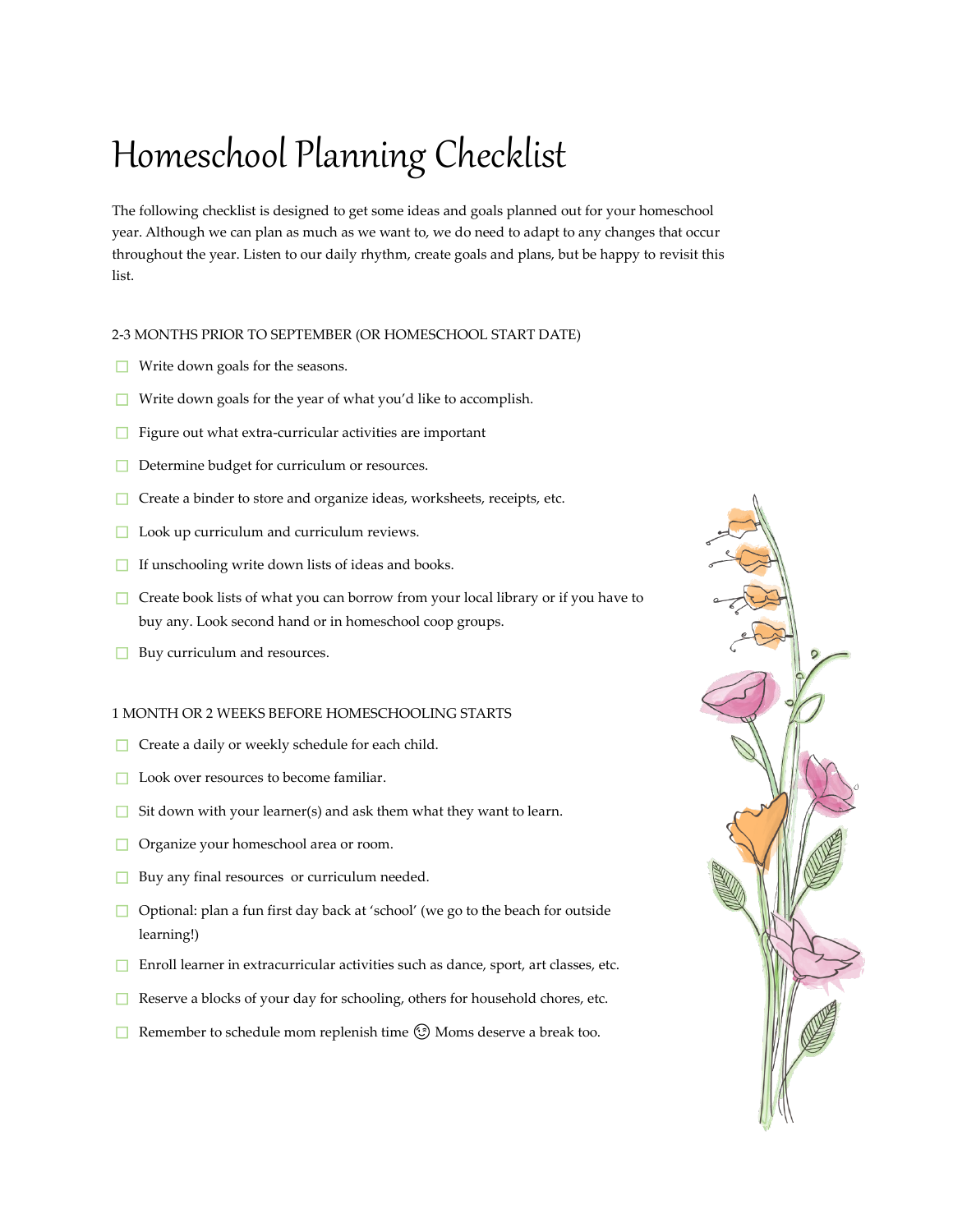

## Homeschool Goals

<u> 1989 - Johann Stoff, amerikansk politiker (d. 1989)</u>

What are my goals for our family's daily rhythm?

What are my goals for our family's weekly rhythm?

Do I want to follow a strict schedule?

What is important to me for our homeschooling year?

What are some things I really want to accomplish this homeschool year?

What is important to my learner?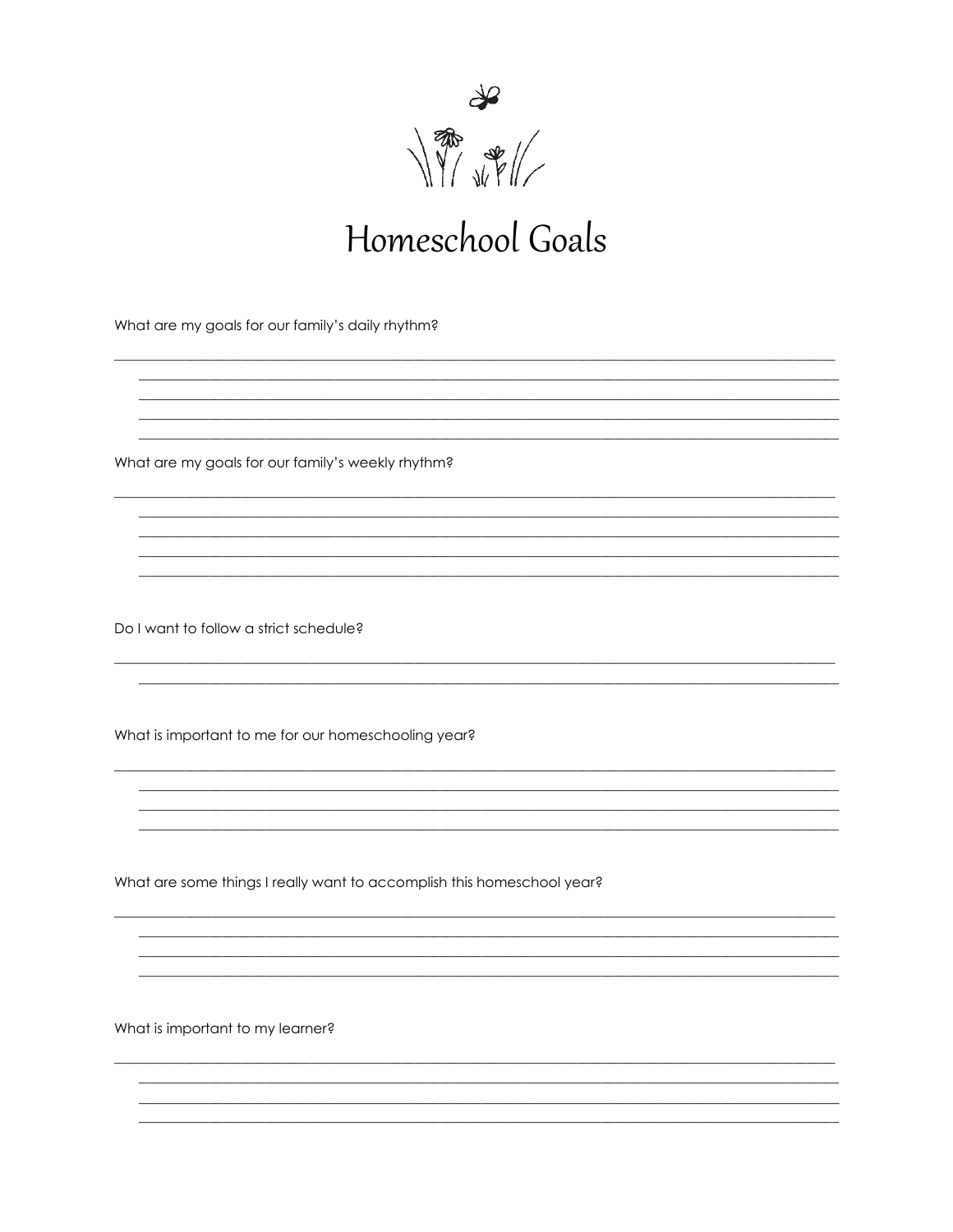$g_{\text{ref}}$ Week

Monday Tuesday Wednesday Thwysday Friday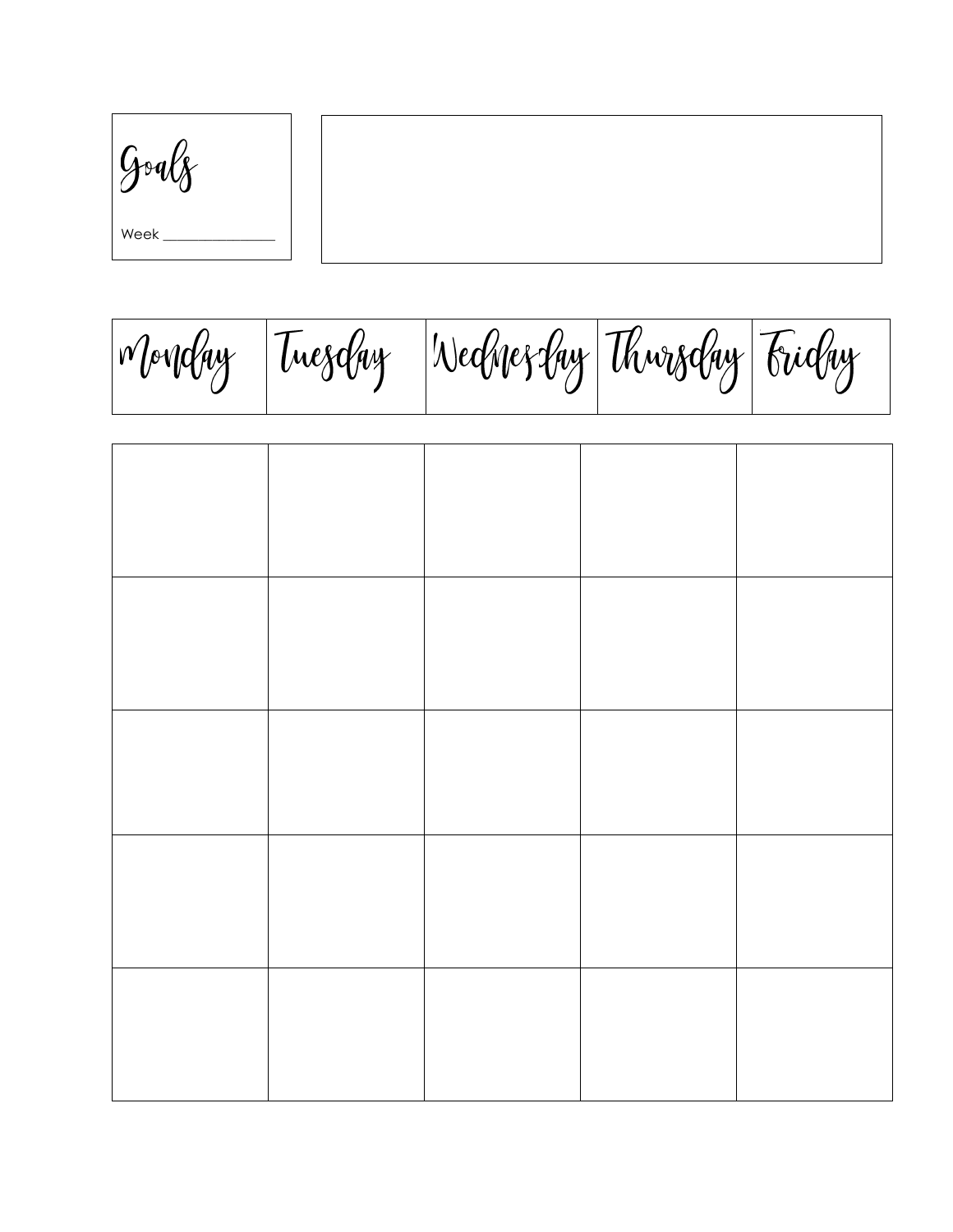Seasonal Levening & Fun

Season:

Holidays:

Goalz Book fifts Craptz & Suppliez